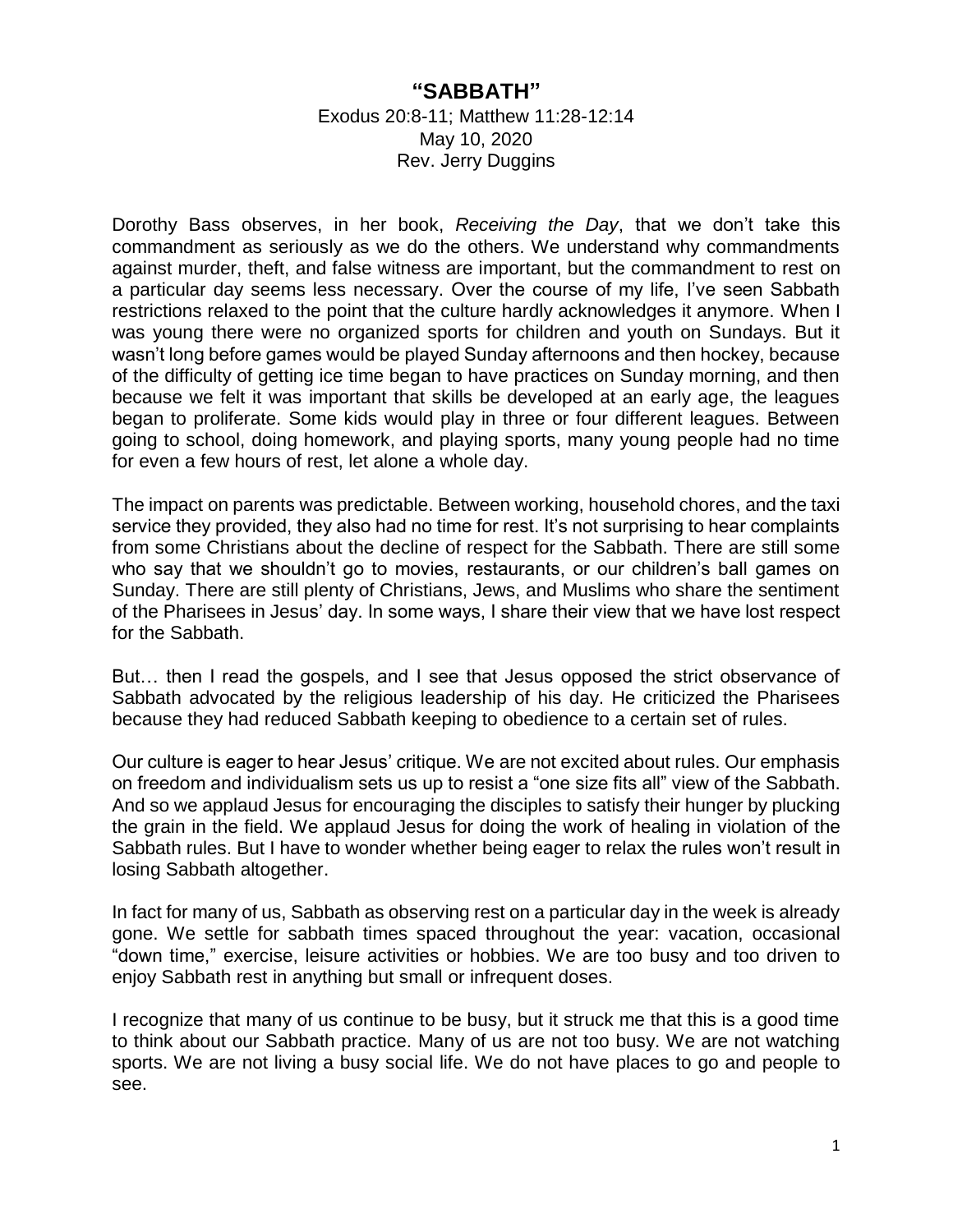But first, a word to those who continue to be busy. Sabbath is especially for you. On this mother's day, I am mindful of all the women who have worked hard without breaks. I think about the women during the second world war who worked in factories six days a week, would come home to household chores, and the nurture of children, and sacrificed sleep to maintain the structure of society and their families. I think of the eighties when women went to work because a second income was needed and still carried on most of the household chores. I wanted to talk about Sabbath today because so many women and mothers are working so hard. Sabbath rest is for you.

While some of us are working harder than ever, many people are finding that they have time to do some things that they've been putting off. They are experiencing "rest." People are finding time for walking, for preparing meals, for calling a friend, for reading, for sending cards and notes. People are finding time for prayer and for a variety of virtual worship experiences. People are finding time for renewing their bodies and their spirits. People are discovering practices that could become part of honoring the Sabbath.

Think about those things that are feeding you in this time, those things that are restoring your soul. Think about how they might be taken into a regular observance of Sabbath while a say a few words about this passage from Matthew.

The first thing I want you to notice is that I've pulled three "stories" together in the reading. We would normally read Jesus' invitation to take up his yoke separately from plucking the grain on the Sabbath, which we would read separately from the healing of the man with a withered hand. We like to break complicated matters down into little segments, but in this case we miss the bigger picture. This is what the Pharisees did in breaking the observance of Sabbath into a series of little rules. And we do it too, turning what is intended for renewal into a matter of "obeying" a lot of little rules.

"Come to me," says Jesus. This is a favorite passage that many turn to when they're struggling with grief, disappointment, and challenges. It's a text that comforts us, but we hardly notice that it is in fact about Sabbath. Sabbath is fundamentally about rest and rest is necessary part of the order of creation. All things have periods of rest. God's world was never intended as an "energizer bunny" kind of world. The gospel begins with an invitation to those who are worn out and troubled. It begins with the promise of rest. It begins with Sabbath.

I don't know what women are being taught about childbirth these days, but when our children were born, our classes including instructions about breathing techniques. There were a variety of patterns depending on the level of pain, but all of them began with a cleansing breath and ended with a cleansing breath: a deep breath in and a slow breath out. The deep inhale and the long exhale invite the body into a state of relaxation, a state of rest. In the rhythm of the year, Sabbath invites us to rest from the struggles of the previous week and to rest before the struggles of the week ahead. Following Jesus is not easy unless… you hand the burden over on a regular basis.

The episode of plucking the grain reinforces the notion that the Sabbath isn't an obligation that we perform in order to satisfy one of God's requirements. Sabbath is for us, not for God. Certainly God models this behavior in creating the world, working six days and resting on the seventh; but we are the beneficiary of the practice, not God. Sabbath feeds